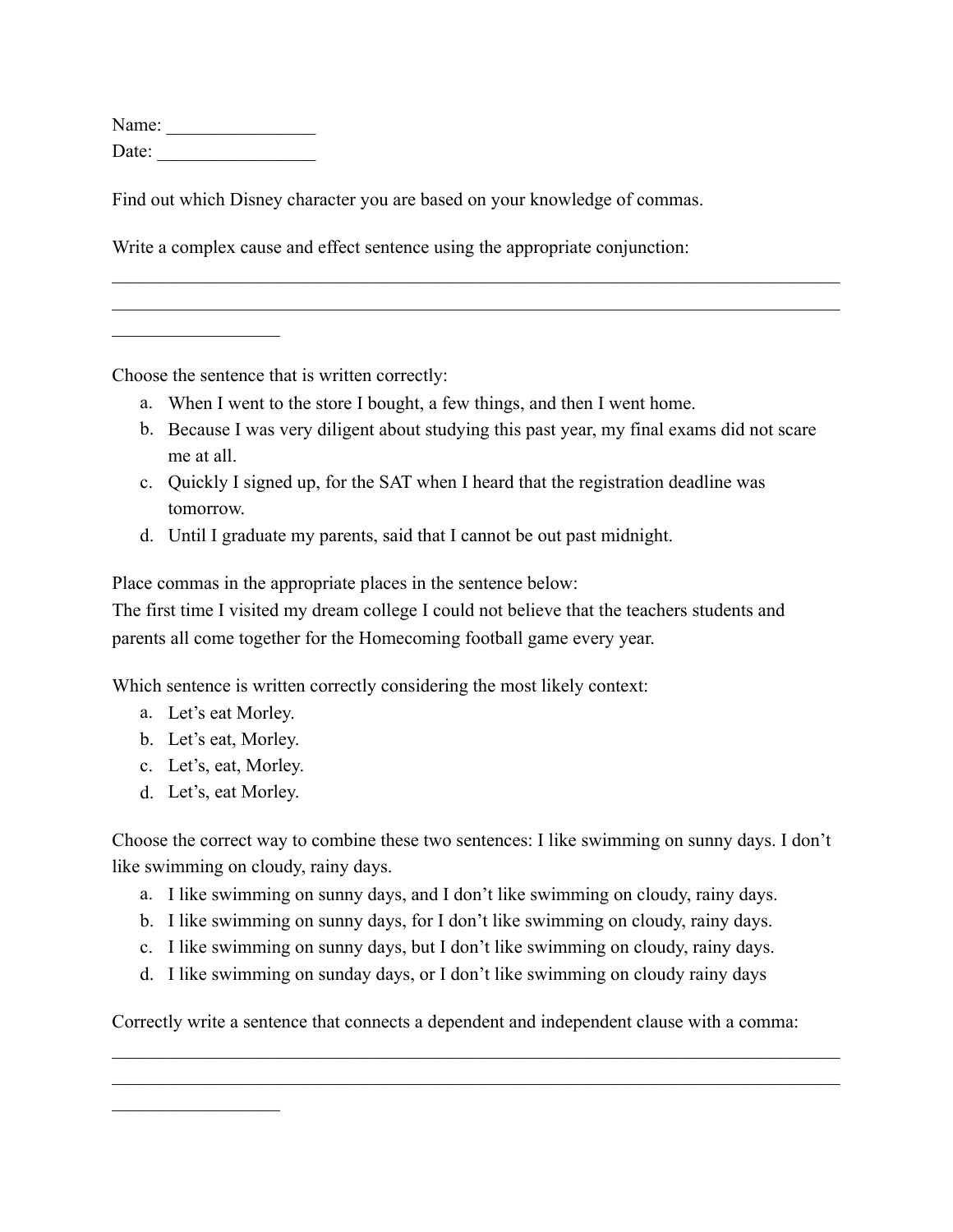Which sentence utilizes a comma and conjunction correctly:

- a. I wanted to reach the end of the line, but I had no more energy to finish the race.
- b. I wanted to eat, and play.
- c. Can I eat this cookie, or, that cookie.
- d. I wasn't ready, neither was he.

Write the Seven Conjunctions Below:

- a. \_\_\_\_\_\_\_\_\_\_\_\_
- b. \_\_\_\_\_\_\_\_\_\_\_\_
- $c.$
- d.  $\qquad \qquad$
- e. \_\_\_\_\_\_\_\_\_\_\_\_
- f. \_\_\_\_\_\_\_\_\_\_\_\_
- $g.$

Circle the correct version of the sentence:

- a. Shelly, who had so much work to do decided not to attend her friend's birthday party.
- b. Shelly who had so much work to do, decided not to attend her friend's birthday party.
- c. Shelly who had so much work to do decided not to attend her friend's birthday party.
- d. Shelly, who had so much work to do, decided not to attend her friend's birthday party.

Correctly insert the comma(s) in the following sentence:

He was a difficult stubborn child.

Choose the correct version of the sentence below:

- a. Welcome my fellow classmates to the grand opening of our school's carnival.
- b. Welcome, my fellow classmates, to the grand opening of our school's carnival.

Do you insert commas with non-coordinative adjectives? Provide an example of a sentence using non-coordinative adjectives.

 $\mathcal{L}_\mathcal{L} = \{ \mathcal{L}_\mathcal{L} = \{ \mathcal{L}_\mathcal{L} = \{ \mathcal{L}_\mathcal{L} = \{ \mathcal{L}_\mathcal{L} = \{ \mathcal{L}_\mathcal{L} = \{ \mathcal{L}_\mathcal{L} = \{ \mathcal{L}_\mathcal{L} = \{ \mathcal{L}_\mathcal{L} = \{ \mathcal{L}_\mathcal{L} = \{ \mathcal{L}_\mathcal{L} = \{ \mathcal{L}_\mathcal{L} = \{ \mathcal{L}_\mathcal{L} = \{ \mathcal{L}_\mathcal{L} = \{ \mathcal{L}_\mathcal{$  $\mathcal{L}_\mathcal{L} = \{ \mathcal{L}_\mathcal{L} = \{ \mathcal{L}_\mathcal{L} = \{ \mathcal{L}_\mathcal{L} = \{ \mathcal{L}_\mathcal{L} = \{ \mathcal{L}_\mathcal{L} = \{ \mathcal{L}_\mathcal{L} = \{ \mathcal{L}_\mathcal{L} = \{ \mathcal{L}_\mathcal{L} = \{ \mathcal{L}_\mathcal{L} = \{ \mathcal{L}_\mathcal{L} = \{ \mathcal{L}_\mathcal{L} = \{ \mathcal{L}_\mathcal{L} = \{ \mathcal{L}_\mathcal{L} = \{ \mathcal{L}_\mathcal{$ 

Select the correct version of the sentence:

 $\mathcal{L}_\text{max}$  , where  $\mathcal{L}_\text{max}$ 

- a. "I want to go to my friend's house**,**" the girl said.
- b. "I want to go to my friend's house", the girl said.
- c. "I want to go, to my friend's house" the girl, said.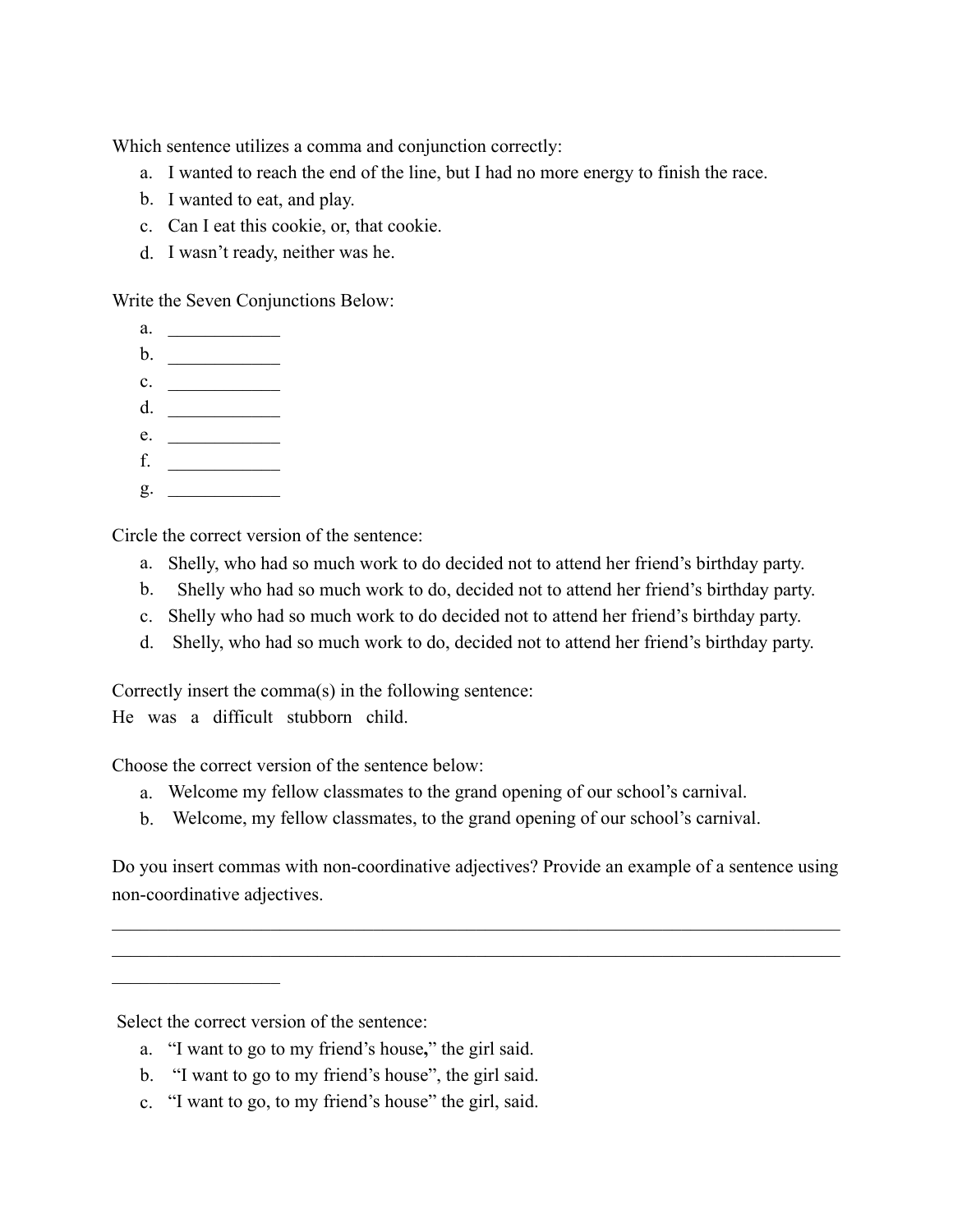d. "I want to go to my friend's house" the girl, said.

Explain how to fix the following sentence. In your explanation, be sure to include why the meaning of the sentence changes with this grammatical error.

Be careful Miranda to always check both ways before crossing the street.

Choose the correct sentence below:

- a. "Will you go to the movies with me?" the girl asked.
- b. "Will you go to the movies with me," the girl asked?
- c. "Will you go to the movies with me" the girl asked.

Place the comma(s) in the correct place(s) in the following sentence: Mary who loves to bake cookies brought everyone brownies after the test.

0-1 Mistakes: You're Tiana! Why are you so perfect?



2-4 Mistakes: You're Belle! You are very smart but too busy daydreaming to prove it.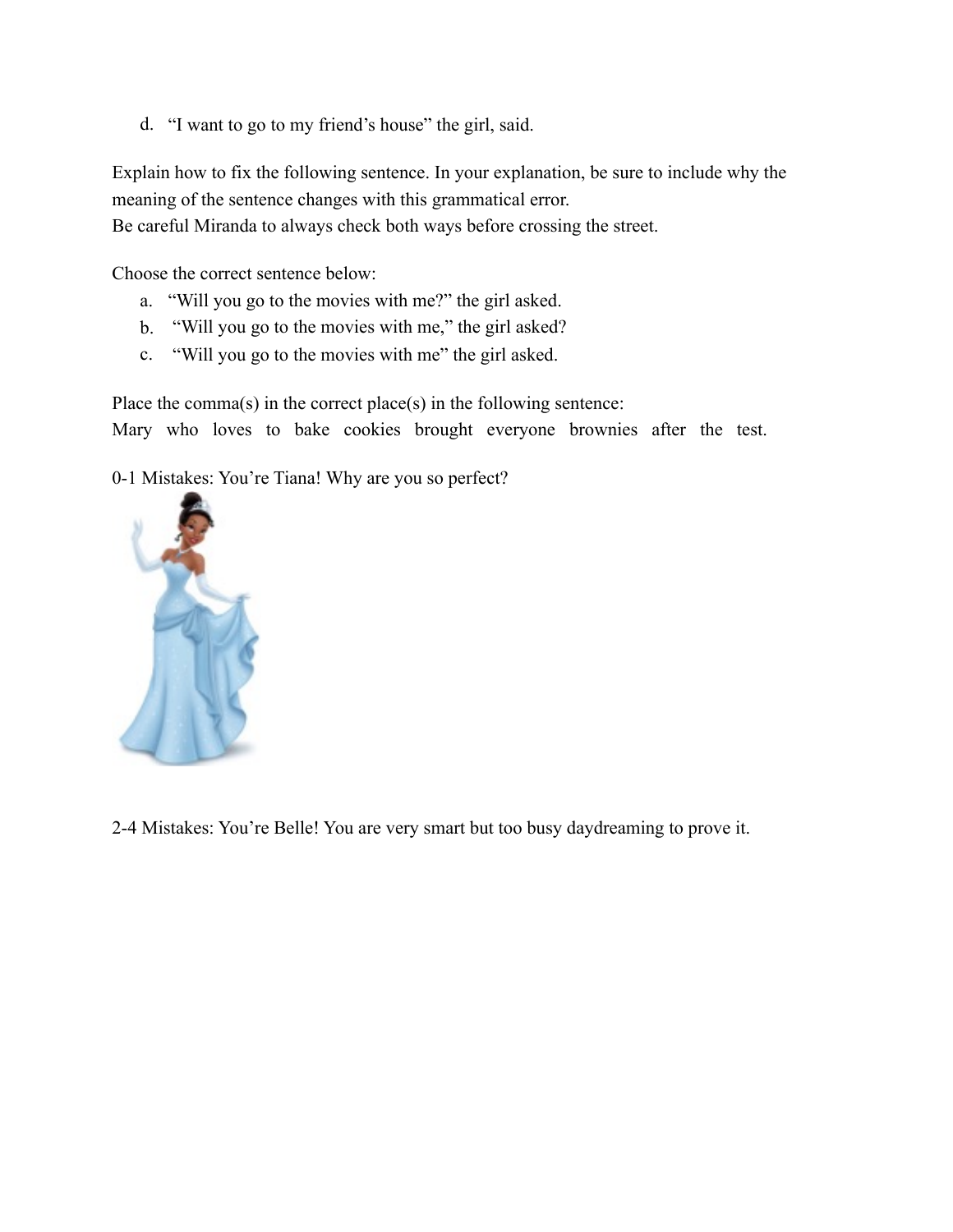

5-8 Mistakes: You're Hercules! You aren't quite there yet but one day you will go the distance!



9-12 Mistakes: You're Olaf! You tried really hard but unfortunately you're a snowman that likes summer...the odds aren't really in your favor.



13-14 Mistakes: You're Dumbo! You're probably really cute but those big ears aren't very good at listening to the lesson!